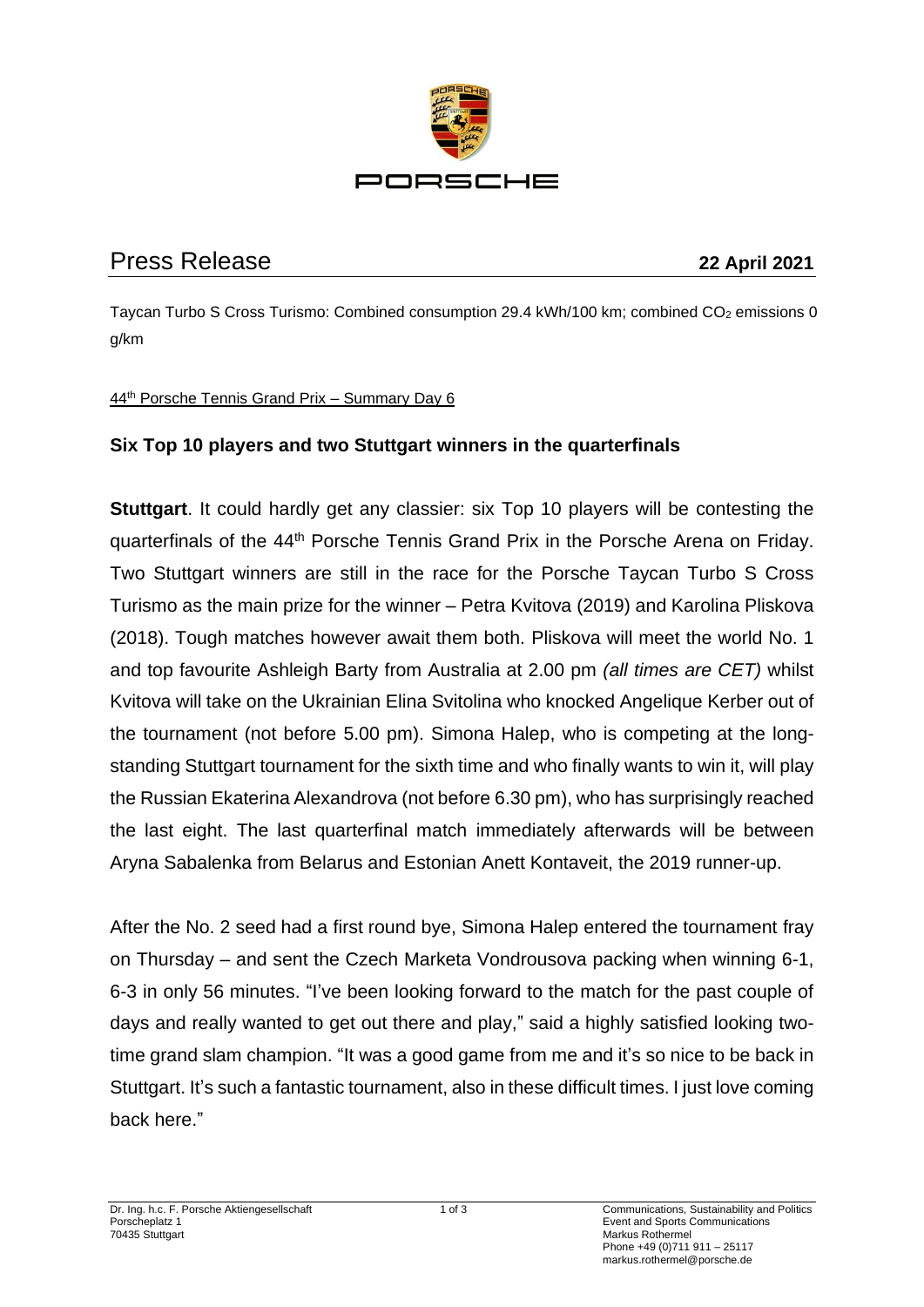Elina Svitolina also stood on Centre Court in the Porsche Arena for the first time and promptly ended Angelique Kerber's quarterfinal dreams. In the first set, the Porsche Brand Ambassador was equal to everything her opponent threw at her and only succumbed in the tie-break. But then everything went quickly. The No. 4 seeded Ukrainian eventually wrapped up the match 7-6 (4),  $6-3 - it$  was her seventh win in succession against the Porsche Team Germany player. "It wasn't exactly an easy start to the tournament," said Elina Svitolina and was full of respect for her opponent: "Angie always extracts the best in me." Despite the defeat, Angelique Kerber was not unhappy: "It was perhaps my best match this year," she said confidently when looking forward to the clay court season.

In the first match of the day, Karolina Pliskova had to pull out all the stops to reach the quarterfinals. The Latvian Jelena Ostapenko, the 2017 French Open winner, was a strong adversary and initially improved as the match progressed to take the first set in the tie-break 7-6 (7). However, the 2018 Stuttgart winner fought back to win the next two sets 6-4 and 6-3. "I did many things better than in my first match," said the Czech. "It's why I'm proud of myself. I played really good tennis today." Looking at the quarterfinal against Ashleigh Barty, she said, "To have a chance against her, I will have to be at the top of my game."

For Aryna Sabalenka on the other hand, everything went pretty quickly en route to the quarterfinals. The world No. 7 only needed one hour and 19 minutes for her 6-4, 6-2 victory against Anna-Lena Friedsam from Porsche Team Germany. "Anna-Lena took her opportunities at the start but then in the second set I got more and more into the match," said the Belarusian who is making her debut at the Porsche Tennis Grand Prix. I'm very happy to be here. It's a fantastic tournament."

There was a big upset in the final match of the day: the Russian Ekaterina Alexandrova, the world No. 34, ousted the seeded Swiss Belinda Bencic 6-1, 7-5.